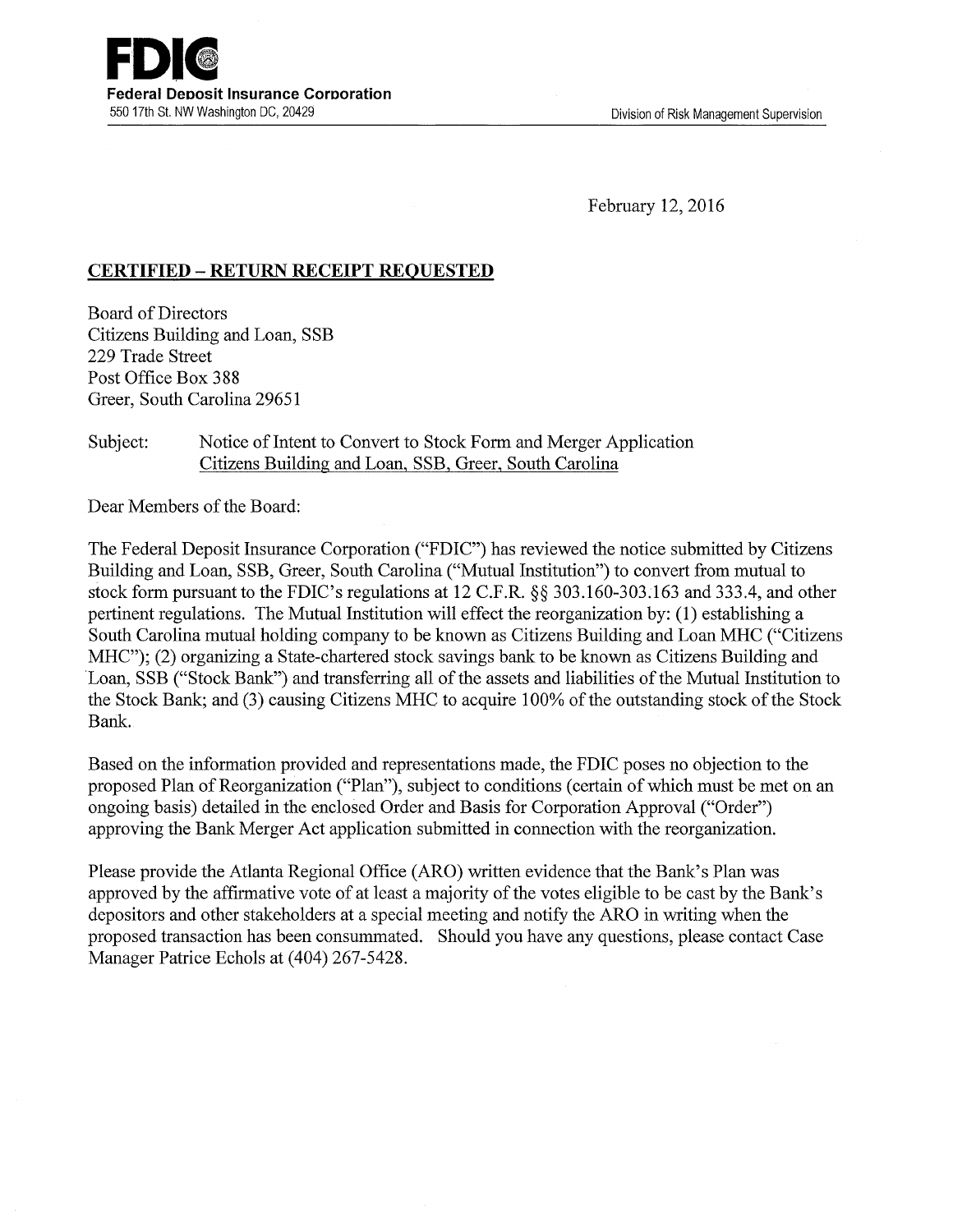If an extension of the time limit in the Order is required, a letter requesting a specific extension of the limitation, and the reasons for the extension, should be submitted to Regional Director Michael J. Dean at 10 Tenth Street, Suite 800, Atlanta, Georgia 30039.

Sincerely,

**/s/**

James C. Watkins Senior Deputy Director

Enclosure: Order and Basis for Corporation Approval

cc : Greyson E. Tuck Gerrish McCreary Smith, PC 700 Colonial Road, Suite 200 Memphis, Tennessee 38117

> Louie A Jacobs Commissioner of Banking South Carolina State Board of Financial Institutions 1205 Pendleton Street, Suite 305 Columbia, South Carolina 29201

Adam M. Drimer Assistant Vice President Federal Reserve Bank of Richmond FRBR Warehouse 2050 Magnolia Street Richmond, Virginia 23223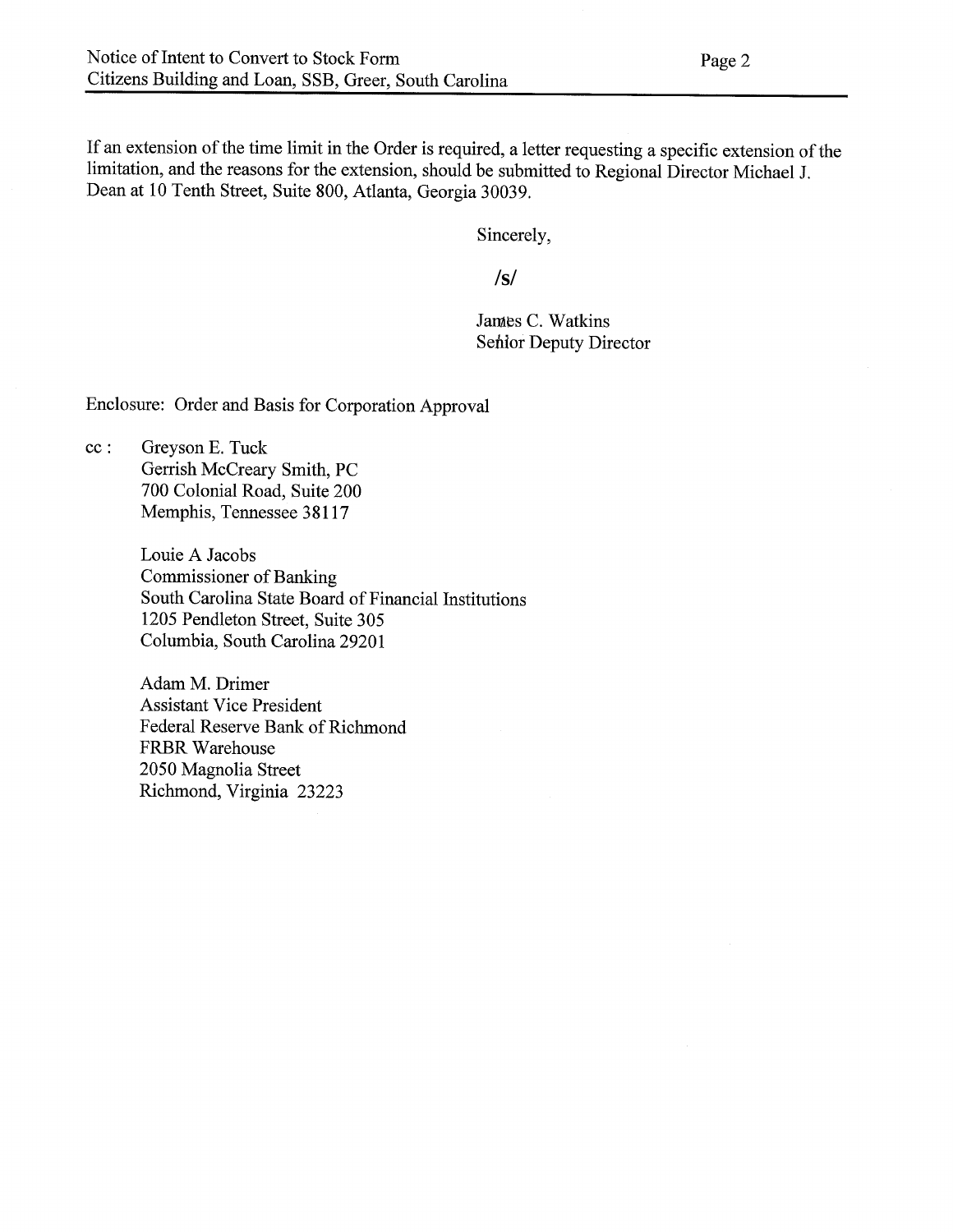## **FEDERAL DEPOSIT INSURANCE CORPORATION**

Re: Citizens Building and Loan, SSB Greer, South Carolina

Application for Consent to Merge

## **ORDER AND BASIS FOR CORPORATION APPROVAL**

Pursuant to Section 18(c) and other provisions of the Federal Deposit Insurance (FDI) Act, Citizens Building and Loan, SSB, Greer, South Carolina, ("Mutual Institution" or "Bank") currently a State-chartered, mutuallyowned Deposit Insurance Fund ("DIF") member with total assets of \$122 million and total deposits of \$81 million as of December 31, 2015, filed an application ("Application") for the FDIC's consent to merge with Citizens Building and Loan, SSB, Greer, South Carolina, a to be formed State-chartered stock savings bank. The Application was filed in conjunction with a Notice of Intent to Convert to Stock Form ("Notice") pursuant to the FDIC's regulations at 12 C.P.R. Sections 303.160-303.163 and other pertinent regulations.

The transaction is to effect the Mutual Institution's plan of reorganization ("Plan"), which, solely to facilitate such an undertaking, provides for:

- The Mutual Institution to establish a South Carolina mutual holding company to be known as Citizens Building and Loan MHC ("Citizens MHC").
- The Mutual Institution to reorganize into a State-chartered stock savings bank to be known as Citizens Building and Loan, SSB ("Stock Bank") by organizing the Stock Bank and transferring all of the assets and liabilities of the Mutual Institution to the Stock Bank.
- For the MHC to acquire 100% of the outstanding stock of the Stock Bank.

Upon consummation of the proposal, the deposits of the Stock Bank will be insured by the DIF. On the effective date of the reorganization, the Stock Bank will be wholly-owned by the MHC.

Following the consummation of the merger, the Stock Bank will operate the same banking business with the same management at the same location now being served by the Mutual Institution, which is its main office at 229 Trade Street, Greer, South Carolina. The proposed transaction will not alter the competitive structure of banking in the market served by the Mutual Institution.

Notice of the proposed transaction, in a form approved by the FDIC, has been published pursuant to the FDI Act. A review of available information, including Community Reinvestment Act ("CRA") performance of the relevant institutions, disclosed no inconsistencies with the purposes of the CRA. The Stock Bank is expected to continue to meet the credit needs of its entire community, consistent with its safe and sound operation.

In connection with the Application, the FDIC has taken into consideration the financial and managerial resources and future prospects of the proponent institutions and the resultant bank, the convenience and needs of the community to be served, and the effect of the proposed transaction on competition. The FDIC has also taken into consideration the effectiveness of the insured depository institutions involved in the proposed merger transaction in combating money laundering activities, and the risk of the transaction to the stability of the U.S. banking or financial system.

Having found favorably on all statutory factors, it is the FDIC's judgment that the Application for consent to merge is hereby approved, subject to the following conditions having been agreed to by the Bank, Stock Bank, or Citizens MHC, as appropriate. Some of these conditions are continuing in nature: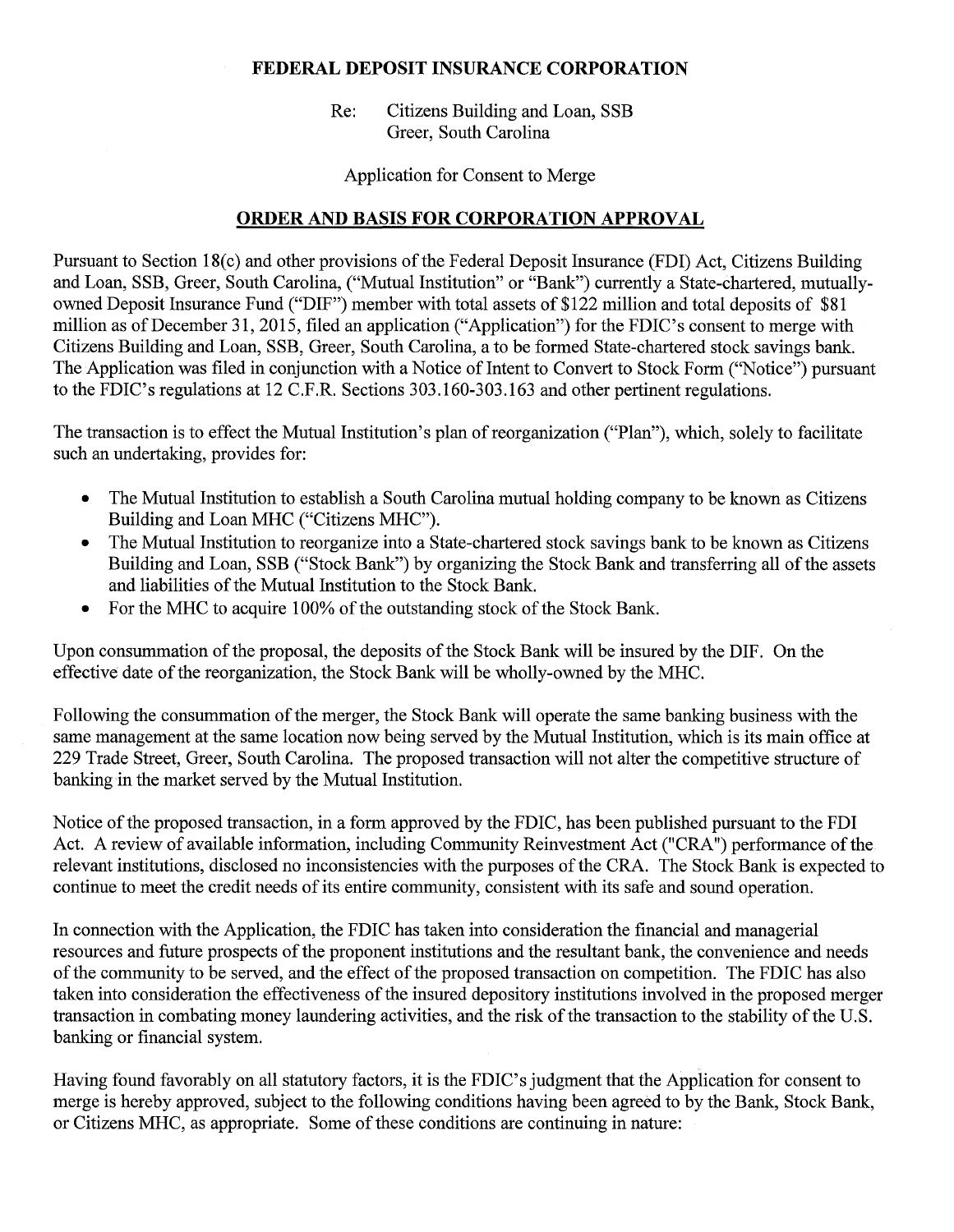- 1. Providing written evidence that the Plan was approved by the affirmative vote of at least a majority of the votes eligible to be cast by the Bank's depositors and other stakeholders at a special meeting.
- 2. Providing written evidence that all necessary and final approvals regarding the proposed transactions have been obtained from the appropriate Federal and State authorities.
- 3. Notifying and obtaining prior, written non-objection from the FDIC Atlanta Regional Director for the payment of any dividends from the Stock Bank to Citizens MHC, for a one year period following the date of consummation of the conversion.
- 4. Except for the issuance of stock to Citizens MHC, no shares of stock of the Stock Bank shall be sold, transferred, or otherwise disposed of, to any person (including any Employee Stock Ownership Plan) unless prior notice is provided to, and non-objection is received from, the FDIC Atlanta Regional Director.
- 5. Prior to a sale, transfer or other disposition of any shares of the Stock Bank by Citizens MHC to any person (including any Employee Stock Ownership Plan) or a conversion of Citizens MHC, to stock form, the Stock Bank shall provide written notification to the FDIC Atlanta Regional Director and provide the FDIC with copies of all documents filed with the State and Federal banking and/or securities regulators in connection with any sale, transfer, disposition, or conversion.
- 6. Should any shares of stock of the Stock Bank be issued to persons other than Citizens MHC, any dividends waived by Citizens MHC must be retained by the Stock Bank and segregated, earmarked, or otherwise identified on its books and records. Such amounts must be taken into account in any valuation of the institution and factored into the calculation used in establishing a fair and reasonable basis for exchanging shares in any subsequent conversion of Citizens MHC to stock form, and such amounts shall not be available for payment to, or the value thereof transferred to minority shareholders by any means, including through dividend payments or at liquidation.
- 7. Any change in proposed senior executive officers or the board of directors, prior to the consummation of the proposed transactions, will render this approval null and void unless such proposal is approved by the FDIC Atlanta Regional Director prior to the consummation of the proposed transactions.
- 8. For a period of three (3) years after the date of the consummation of the proposed transactions, any material deviation from the Stock Bank's business plan submitted to the FDIC, will require prior written approval of the FDIC Atlanta Regional Director prior to implementation of such material deviation from the business plan.
- 9. The Bank acknowledges that any letter of non-objection to the Notice from the FDIC is conditioned on the facts and circumstances as currently known to the FDIC, and the Bank or the Stock Bank shall notify the FDIC Atlanta Regional Director as soon as the Bank or Stock Bank becomes aware of, or should have reason to become aware of, any material events prior to the consummation of the Plan.
- 10. The proposed transactions may not be consummated later than six (6) months after the date of this Order unless such period is extended for good cause by the FDIC.
- 11. Until the Plan is consummated, the FDIC has the right to alter, suspend, or withdraw its non-objection should any interim development be deemed to warrant such action.